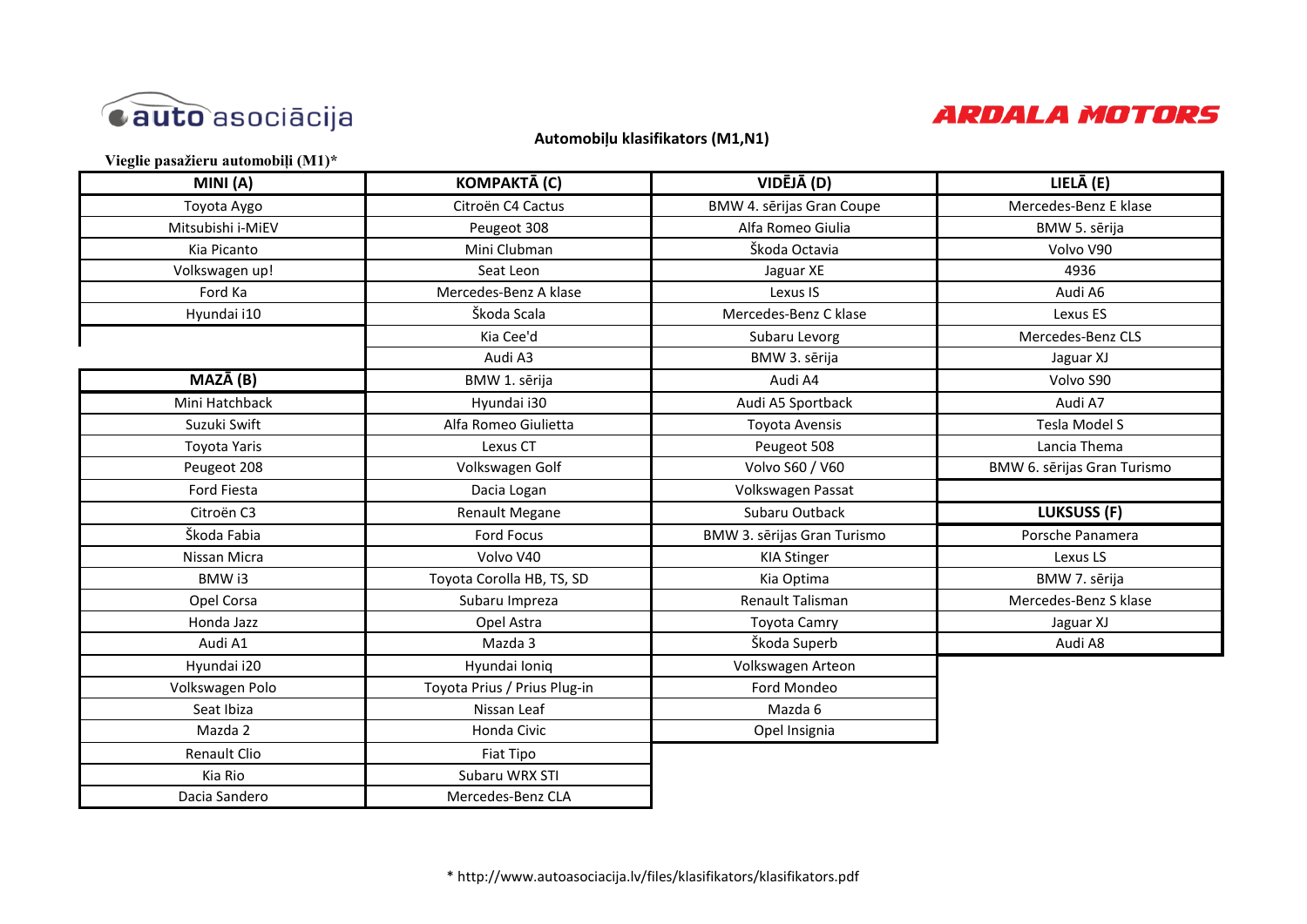

### **Automobiļu klasifikators (M1,N1)**

**Vieglie pasažieru automobiļi (M1)\***

| <b>MAZĀ APVIDUS (J<sub>B</sub>)</b> | KOMPAKTĀ APVIDUS (J <sub>c</sub> ) | VIDĒJĀ APVIDUS (J <sub>D</sub> ) | <b>KUPEJAS, KABRIOLETI, RODSTERI (S)</b> |
|-------------------------------------|------------------------------------|----------------------------------|------------------------------------------|
| Suzuki Jimny                        | Suzuki SX4 S-Cross                 | Alfa Romeo Stelvio               | Mercedes-Benz SLC                        |
| Suzuki Ignis                        | Dacia Duster                       | Hyundai Santa Fe                 | Audi TT                                  |
| Hyundai i20 Active Cross            | <b>BMW X2/X3/X4</b>                | Kia Sorento                      | <b>BMW Z4</b>                            |
| Renault Captur                      | Seat Ateca                         | Land Rover Range Rover Velar     | Toyota GT86                              |
| Nissan Juke                         | Land Rover Range Rover/Defender90  | Jeep Grand Cherokee              | Subaru BRZ                               |
| Seat Arona                          | Škoda Karog/Kodiag                 | Mercedes-Benz G klase            | Nissan 370Z                              |
| Citroën C3 Aircross                 | Jeep Compass/ Renegade/ Wrangler   | <b>Toyota Land Cruiser</b>       | Peugeot RCZ                              |
| Peugeot 2008                        | Nissan Qashqai                     | Land Rover Discovery             | Porsche Boxster                          |
| Hyundai Kona                        | Mitsubishi Eclipse/ Outlander      | Land Rover Range Rover Sport     | Porsche Cayman                           |
| Suzuki Vitara                       | Jaguar E-Pace                      | Porsche Cayenne                  | Audi R8                                  |
| Audi Q2                             | Mercedes-Benz GLA/GLC/GLB klase    | Volkswagen Touareg               | BMW 2. sērijas Coupe/Cabrio              |
| Opel Crossland X                    | Peugeot 3008                       | Lexus RX                         | Dodge Viper                              |
| Volkswagen T-Roc                    | SsangYong Korando                  | BMW X5                           | Jaguar F-Type                            |
| Volkswagen T-Cross                  | Subaru XV/ Forester                | BMW X6                           | Porsche 911                              |
| Škoda Kamiq                         | Opel Grandland X                   | Mercedes-Benz GLE                | Mercedes-Benz AMG GT                     |
| <b>Fiat 500X</b>                    | Hyundai Tucson                     | Mercedes-Benz GLE Coupe          | Audi A5 Coupe                            |
| Ford Ecosport                       | Audi Q3/ Q5                        | Volvo XC90                       | Mercedes-Benz SL                         |
| Mazda CX3                           | Kia Sportage                       | Audi Q8                          | BMW 4. sērijas Coupe / Cabrio            |
| Mini Countryman                     | Volkswagen Tiguan                  | Tesla Model X                    | Mercedes-Benz C Coupe / Cabriolet        |
| Mitsubishi ASX                      | Renault Kadjar/ Koleos             | Cadillac XT5                     | BMW i8                                   |
| Honda HR-V                          | Citroen C5 Aircross                |                                  | Mercedes-Benz E Coupe / Cabriolet        |
| <b>KIA Niro</b>                     | Ford Kuga                          | LIELĀ APVIDUS (J <sub>F</sub> )  | Lexus RC                                 |
| Totoya C-HR                         | Mazda CX-5                         | Land Rover Range Rover           | Lexus RC F                               |
| Lexus UX                            | Seat Tarraco                       | Audi e-tron                      | Lexus LC                                 |
| BMW X1                              | Land Rover Discovery Sport         | Audi Q7                          | Ford Mustang                             |
|                                     | Toyota RAV4                        | Dodge Durango                    | BMW 8. sērijas Coupe / Cabrio            |
| KOMPAKTĀ APVIDUS (J <sub>C</sub> )  | Honda CR-V                         | Mercedes-Benz GLS klase          | Mercedes-Benz S Coupe / Cabriolet        |
| Porsche Macan                       | Volvo XC40/XC60                    | BMW X7                           | Mazda MX-5                               |
| Nissan X-Trail                      | Lexus NX                           |                                  |                                          |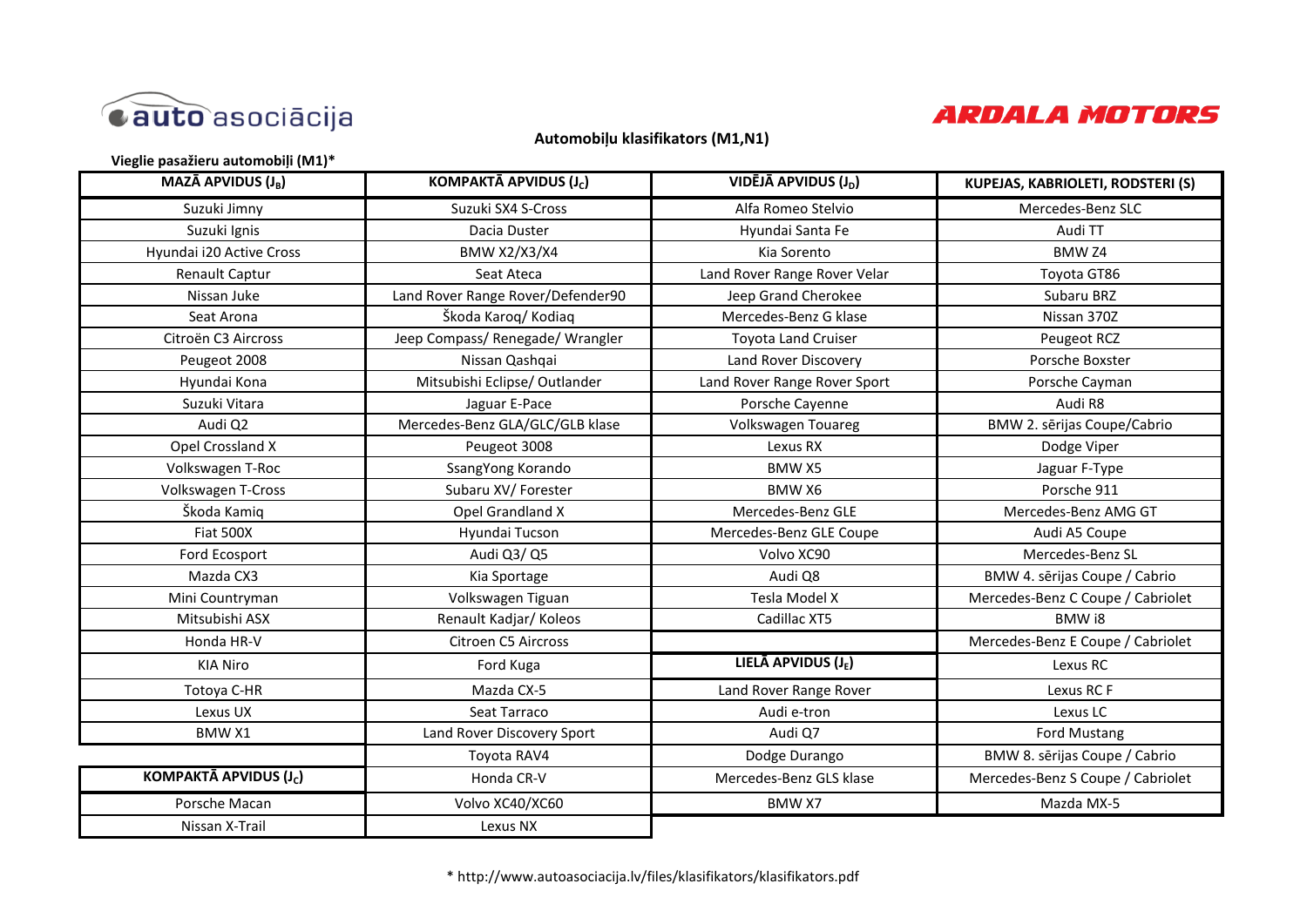

## **Automobiļu klasifikators (M1,N1)**

**Vieglie pasažieru automobiļi (M1)\***

| MAZĀ DAUDZFUNKCIJU (M <sub>B</sub> ) | KOMPAKTĀ DAUDZFUNKCIJU (M <sub>c</sub> ) | VIDĒJĀ DAUDZFUNKCIJU (M <sub>D</sub> ) | LIELĀ DAUDZFUNKCIJU (ME) |
|--------------------------------------|------------------------------------------|----------------------------------------|--------------------------|
| Fiat Fiorino                         | Volkswagen Golf Sportsvan                | Ford S-Max                             | Citroën Jumper           |
| Pasažieru furgons                    | BMW 2. sēr. Active Tourer/Gran Tourer    | Ford Galaxy                            | <b>Fiat Ducato</b>       |
| <b>KIA Soul</b>                      | Dacia Dokker                             | Volkswagen Sharan                      | <b>Renault Master</b>    |
| Ford Transit Courier                 | Pasažieru furgons                        | Ford Transit Custom                    | Opel Movano              |
| Pasažieru furgons                    | Mercedes-Benz B klase                    | Opel Zafira Life                       | Mercedes-Benz Sprinter   |
| Renault Kangoo                       | Ford C-Max                               | Citroen Spacetourer                    | <b>Ford Transit</b>      |
| Pasažieru furgons                    | Nissan NV200 / e-NV200                   | Lancia Voyager                         | Peugeot Boxer            |
| Mercedes-Benz Citan                  | Pasažieru furgons                        |                                        | Volkswagen Crafter       |
| Pasažieru furgons                    | Renault Scenic                           |                                        | <b>MAN TGE</b>           |
| Citroën Berlingo                     | Fiat Doblo Combo                         |                                        |                          |
| Pasažieru furgons                    | Pasažieru furgons                        |                                        |                          |
| Peugeot Rifter                       | Volkswagen Caddy                         |                                        |                          |
| Pasažieru furgons                    | Pasažieru furgons                        |                                        |                          |
| Opel Combo Life                      | <b>Ford Transit Connect</b>              |                                        |                          |
|                                      | Pasažieru furgons                        |                                        |                          |
|                                      | Citroen C4 Spacetourer                   |                                        |                          |
|                                      | Dacia Lodgy                              |                                        |                          |
|                                      | <b>KIA Carens</b>                        |                                        |                          |
|                                      | Volkswagen Touran                        |                                        |                          |
|                                      | Toyota Prius+                            |                                        |                          |
|                                      | Peugeot 5008                             |                                        |                          |
|                                      | Renault Espace                           |                                        |                          |